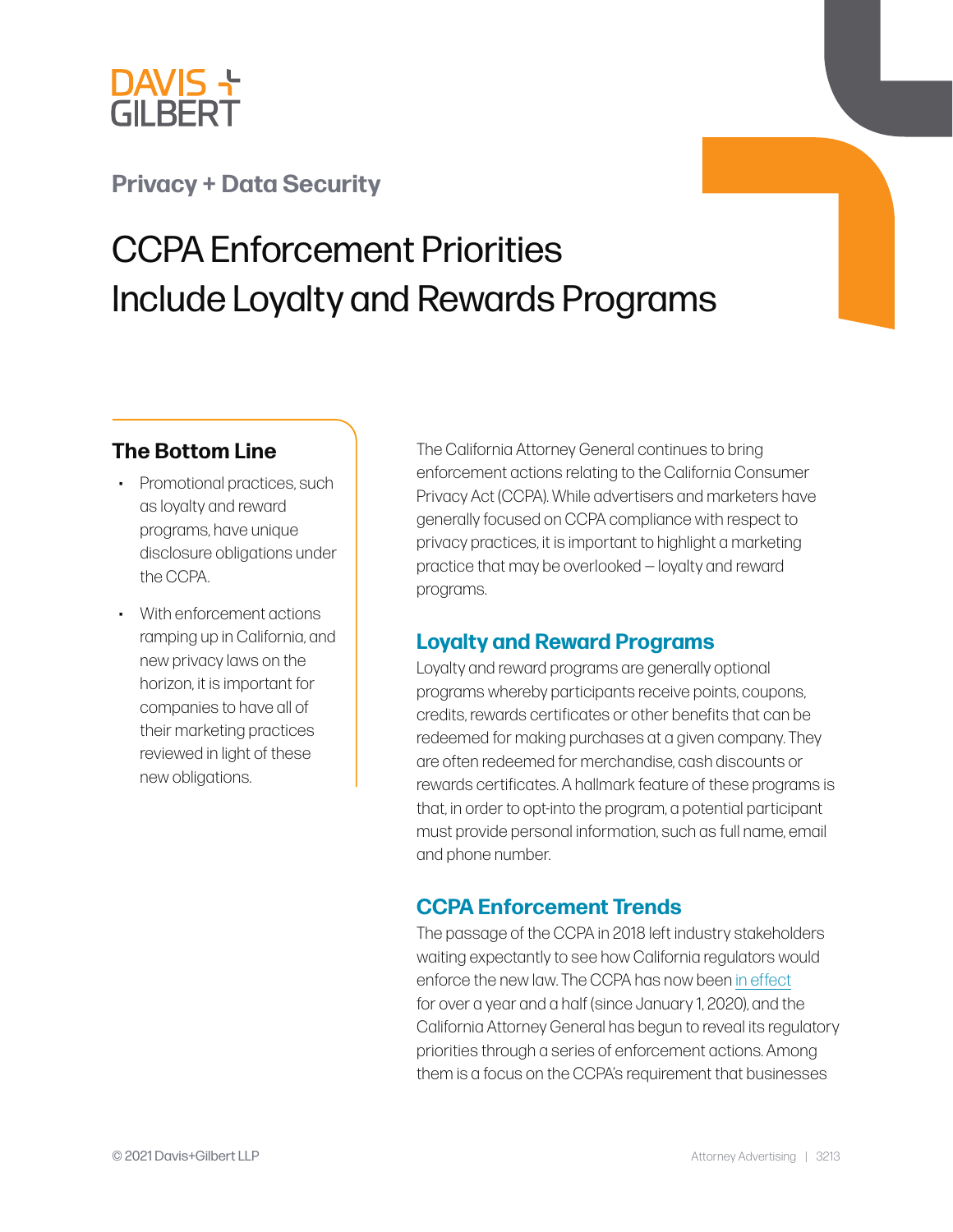

provide notice to consumers of any "financial incentives" offered in return for the collection of their personal information.

The California Attorney General issued an enforcement report in July 2021 that included example cases in which it sent notices of alleged noncompliance to businesses. Included among the targeted companies was a grocery chain that "required consumers to provide personal information in exchange for participation in its company loyalty programs." The Attorney General targeted the grocery chain for not providing proper notice to participating consumers, and "[a]fter being notified of alleged noncompliance, the company amended its privacy policy to include a Notice of Financial Incentive."

## **The CCPA's Financial Incentives Requirements**

The CCPA provides that businesses "may offer financial incentives, including payments to consumers as compensation, for the collection of personal information, the sale or sharing of personal information, or the retention of personal information," and that businesses "may also offer a different price, rate, level, or quality of goods or services to the consumer if that price or difference is reasonably related to the value provided to the business by the consumer's data." Any business that offers such financial incentives must provide a formal Notice of Financial Incentive so that consumers can make informed decisions about whether to participate.

The CCPA regulations provide that notice must be "designed and presented in a way that is easy to read and understandable to consumers," and must:

- Use plain, straightforward language instead of technical or legal jargon;
- Be formatted in a way that draws the consumer's attention to the notice and makes the notice readable;
- Be available in the languages in which the business ordinarily provides information to California consumers;
- Be reasonably accessible to consumers with disabilities; and
- Be readily available for consumers to find before opting-in to the financial incentive or price or service difference.

Additionally, pursuant to CCPA regulations, the Notice of Financial Incentive must include the following information:

• "A succinct summary of the financial incentive or price or service difference offered,"